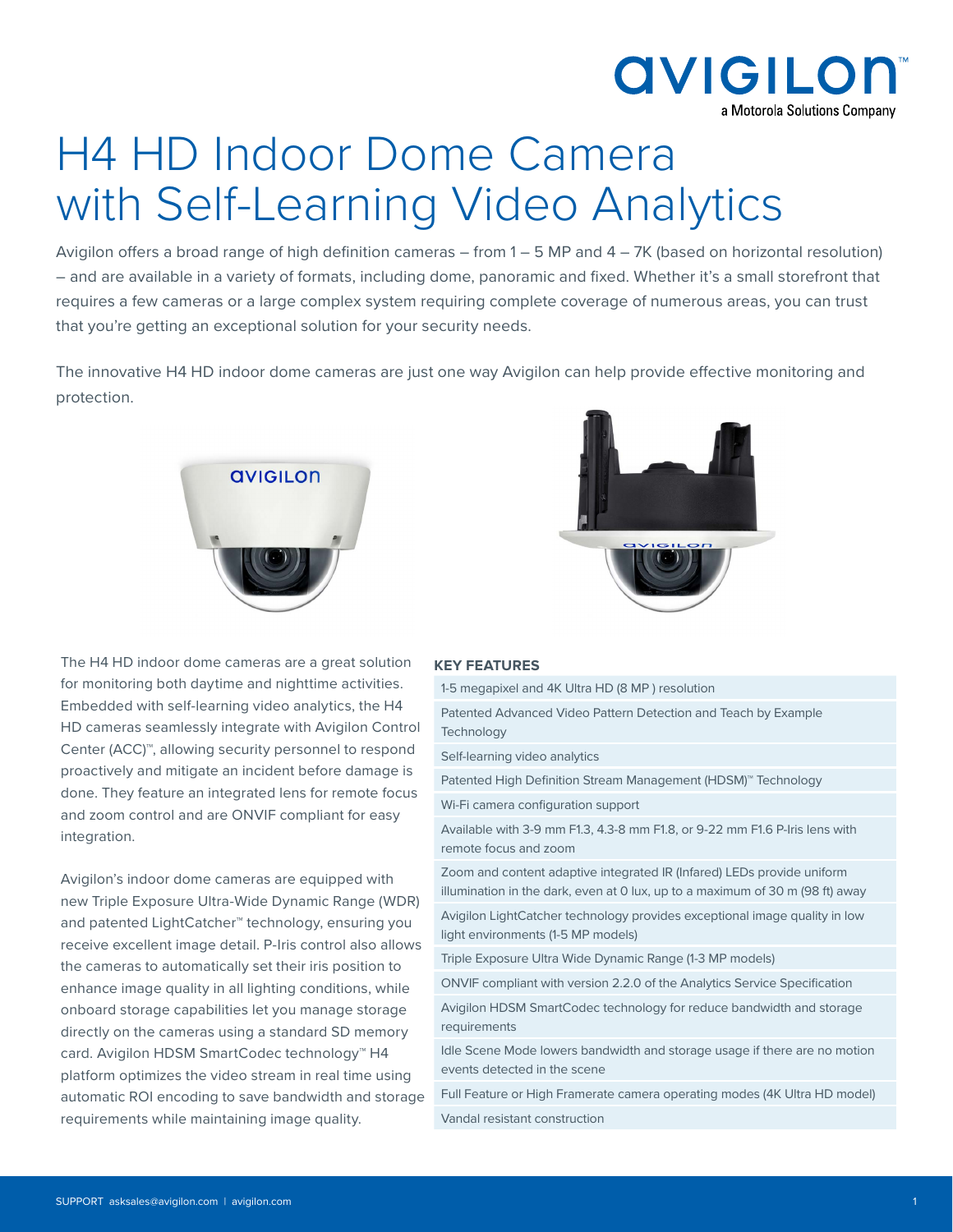## Specifications

|                      |                                   |                                                      | <b>1.0 MP</b>                                                                                                                      | 2.0 MP                                      | 3.0 MP                                                                        | <b>5.0 MP</b>                                                         | 4K ULTRA HD (8.0 MP)                                      |  |  |  |  |
|----------------------|-----------------------------------|------------------------------------------------------|------------------------------------------------------------------------------------------------------------------------------------|---------------------------------------------|-------------------------------------------------------------------------------|-----------------------------------------------------------------------|-----------------------------------------------------------|--|--|--|--|
| <b>IMAGE</b>         | Image Sensor                      |                                                      | 1/2.8" progressive scan CMOS                                                                                                       |                                             |                                                                               |                                                                       | 1/1.8" progressive scan CMOS 1/2.3" progressive scan CMOS |  |  |  |  |
| <b>PERFORMANCE</b>   | <b>Aspect Ratio</b>               |                                                      | 16:9                                                                                                                               |                                             | 4:3                                                                           |                                                                       | 16:9                                                      |  |  |  |  |
|                      |                                   |                                                      | 1280 x 720                                                                                                                         | 1920 x 1080                                 |                                                                               |                                                                       | 3840 x 2160                                               |  |  |  |  |
|                      | Active Pixels (H x V)             |                                                      |                                                                                                                                    |                                             | 2048 x 1536                                                                   | 2592 x 1944                                                           |                                                           |  |  |  |  |
|                      | Imaging Area (H x V)              |                                                      | 4.8 mm x 2.7mm;                                                                                                                    |                                             | 5.12 mm x 3.84 mm;                                                            | 6.22 mm x 4.66 mm                                                     | 5.95 mm x 3.35 mm                                         |  |  |  |  |
|                      |                                   |                                                      | $0.189" \times 0.106"$                                                                                                             | 30 m (98 ft) max. distance at 0 lux         | $0.202" \times 0.151"$                                                        | $0.245" \times 0.183$                                                 | 0.234" x 0.132"<br>15 m (50 ft) max distance at 0 lux     |  |  |  |  |
|                      | IR Illumination (option)          | (High Power 850 nm LEDs)                             |                                                                                                                                    |                                             |                                                                               |                                                                       |                                                           |  |  |  |  |
|                      | Minimum                           | 3 - 9 mm lens:                                       | N/A<br>0.04 lux (F1.3) in color mode; 0.008 lux (F1.3) in monochrome<br>N/A                                                        |                                             |                                                                               |                                                                       |                                                           |  |  |  |  |
|                      | Illumination                      |                                                      | mode                                                                                                                               |                                             |                                                                               |                                                                       |                                                           |  |  |  |  |
|                      |                                   | $4.3 - 8$ mm                                         | N/A                                                                                                                                |                                             |                                                                               | 0.033 lux (F1.8) in color mode;                                       | 0.29 lux (F1.8) in color mode;                            |  |  |  |  |
|                      |                                   | lens:                                                |                                                                                                                                    |                                             |                                                                               | 0.0066 lux (F1.8) in                                                  | 0.058 lux (F1.8) in monochrome mode                       |  |  |  |  |
|                      |                                   |                                                      |                                                                                                                                    |                                             |                                                                               | monochrome mode                                                       |                                                           |  |  |  |  |
|                      |                                   |                                                      |                                                                                                                                    |                                             | 9 - 22 mm lens: 0.08 lux (F1.6) in color mode; 0.016 lux (F1.6) in monochrome | 0.026 lux (F1.6) in color mode; N/A<br>0.005 lux (F1.6) in monochrome |                                                           |  |  |  |  |
|                      |                                   |                                                      | mode                                                                                                                               |                                             |                                                                               | mode                                                                  |                                                           |  |  |  |  |
|                      | Image Rate (full resolution)      |                                                      | 30 fps                                                                                                                             |                                             | 30 fps (20 fps with WDR                                                       | 30 fps                                                                | 20 fps (30 fps in High Framerate mode)                    |  |  |  |  |
|                      |                                   |                                                      |                                                                                                                                    |                                             | enabled)                                                                      |                                                                       |                                                           |  |  |  |  |
|                      | <b>Dynamic Range</b>              |                                                      | 67 dB                                                                                                                              |                                             |                                                                               | 83 dB                                                                 | 91 dB                                                     |  |  |  |  |
|                      | Dynamic Range (WDR                |                                                      |                                                                                                                                    |                                             |                                                                               | N/A                                                                   | N/A                                                       |  |  |  |  |
|                      | enabled)                          |                                                      | 120 dB triple exposure (20 fps or less); 100 dB dual exposure<br>$(30$ fps)                                                        |                                             |                                                                               |                                                                       |                                                           |  |  |  |  |
|                      | <b>Resolution Scaling</b>         |                                                      | Down to 768 x 432                                                                                                                  |                                             |                                                                               | Down to 1792 x 1344                                                   | Down to 3072 x 1728                                       |  |  |  |  |
|                      |                                   | <b>Camera Operating Mode</b>                         | N/A<br>Full Feature or High Framerate mode (HDSM                                                                                   |                                             |                                                                               |                                                                       |                                                           |  |  |  |  |
|                      |                                   |                                                      | 2.0 and analytics disabled in High Framerate                                                                                       |                                             |                                                                               |                                                                       |                                                           |  |  |  |  |
|                      |                                   |                                                      | mode)                                                                                                                              |                                             |                                                                               |                                                                       |                                                           |  |  |  |  |
|                      |                                   | 3D Noise Reduction Filter                            |                                                                                                                                    | Yes                                         |                                                                               |                                                                       |                                                           |  |  |  |  |
|                      |                                   |                                                      |                                                                                                                                    |                                             |                                                                               |                                                                       |                                                           |  |  |  |  |
|                      |                                   |                                                      |                                                                                                                                    |                                             |                                                                               |                                                                       |                                                           |  |  |  |  |
| <b>LENS</b>          | Lens                              | 3 - 9 mm lens:                                       |                                                                                                                                    | F1.3, P-Iris, remote focus and zoom         |                                                                               |                                                                       |                                                           |  |  |  |  |
|                      |                                   | 4.3 - 8 mm lens: F1.8, P-Iris, remote focus and zoom |                                                                                                                                    |                                             |                                                                               |                                                                       |                                                           |  |  |  |  |
|                      |                                   | 9 - 22 mm lens:                                      |                                                                                                                                    |                                             |                                                                               |                                                                       |                                                           |  |  |  |  |
|                      |                                   |                                                      | F1.6, P-Iris, remote focus and zoom                                                                                                |                                             |                                                                               |                                                                       |                                                           |  |  |  |  |
|                      | Angle of                          | 3 - 9 mm lens:                                       | $30^{\circ} - 91^{\circ}$                                                                                                          |                                             | $32^{\circ} - 98^{\circ}$                                                     | N/A                                                                   |                                                           |  |  |  |  |
|                      | View                              | 4.3 - 8 mm lens: $N/A$                               |                                                                                                                                    |                                             | N/A                                                                           | $46^{\circ} - 86^{\circ}$                                             | $44^{\circ} - 81^{\circ}$                                 |  |  |  |  |
|                      |                                   | 9 - 22 mm lens: $14^{\circ} - 29^{\circ}$            |                                                                                                                                    |                                             | $15^{\circ} - 31^{\circ}$                                                     | $18^{\circ} - 41^{\circ}$                                             | N/A                                                       |  |  |  |  |
|                      |                                   |                                                      |                                                                                                                                    |                                             |                                                                               |                                                                       |                                                           |  |  |  |  |
|                      |                                   |                                                      |                                                                                                                                    |                                             |                                                                               |                                                                       |                                                           |  |  |  |  |
| <b>IMAGE CONTROL</b> | Video Compression                 |                                                      |                                                                                                                                    |                                             |                                                                               |                                                                       |                                                           |  |  |  |  |
|                      |                                   |                                                      | H.264 (MPEG-4 Part 10/AVC), Motion JPEG, HDSM SmartCodec Technology                                                                |                                             |                                                                               |                                                                       |                                                           |  |  |  |  |
|                      | Streaming                         |                                                      | Multi-stream H.264 and Motion JPEG                                                                                                 |                                             |                                                                               |                                                                       |                                                           |  |  |  |  |
|                      | <b>Bandwidth Management</b>       |                                                      | (1.0 - 3.0 MP) HDSM; (5.0 MP and 4K Ultra HD) HDSM 2.0                                                                             |                                             |                                                                               |                                                                       |                                                           |  |  |  |  |
|                      | <b>Motion Detection</b>           |                                                      | Pixel and Classified Objects                                                                                                       |                                             |                                                                               |                                                                       |                                                           |  |  |  |  |
|                      | Camera Tampering                  |                                                      | Yes                                                                                                                                |                                             |                                                                               |                                                                       |                                                           |  |  |  |  |
|                      | Detection                         |                                                      |                                                                                                                                    |                                             |                                                                               |                                                                       |                                                           |  |  |  |  |
|                      | <b>Electronic Shutter Control</b> |                                                      | Automatic, Manual (1/6 to 1/8000 sec)                                                                                              |                                             |                                                                               |                                                                       |                                                           |  |  |  |  |
|                      | Iris Control                      |                                                      | Automatic, Manual                                                                                                                  |                                             |                                                                               |                                                                       |                                                           |  |  |  |  |
|                      | Day/Night Control                 |                                                      | Automatic, Manual                                                                                                                  |                                             |                                                                               |                                                                       |                                                           |  |  |  |  |
|                      |                                   |                                                      |                                                                                                                                    |                                             |                                                                               |                                                                       |                                                           |  |  |  |  |
|                      | <b>Flicker Control</b>            |                                                      | 50 Hz, 60 Hz                                                                                                                       |                                             |                                                                               |                                                                       |                                                           |  |  |  |  |
|                      | <b>White Balance</b>              |                                                      | Automatic, Manual                                                                                                                  |                                             |                                                                               |                                                                       |                                                           |  |  |  |  |
|                      | <b>Backlight Compensation</b>     |                                                      | Adjustable                                                                                                                         |                                             |                                                                               |                                                                       |                                                           |  |  |  |  |
|                      | Privacy Zones                     |                                                      | Up to 64 zones                                                                                                                     |                                             |                                                                               |                                                                       |                                                           |  |  |  |  |
|                      |                                   |                                                      |                                                                                                                                    |                                             |                                                                               |                                                                       |                                                           |  |  |  |  |
|                      | Audio Compression<br>Method       |                                                      | G.711 PCM 8 kHz                                                                                                                    |                                             |                                                                               |                                                                       |                                                           |  |  |  |  |
|                      | Audio Input/Output                |                                                      | Line level input/output, A/V mini-jack (3.5 mm)                                                                                    |                                             |                                                                               |                                                                       |                                                           |  |  |  |  |
|                      |                                   |                                                      |                                                                                                                                    |                                             |                                                                               |                                                                       |                                                           |  |  |  |  |
|                      | Video Output                      |                                                      | (1.0 - 2.0 MP only) NTSC/PAL, A/V mini-jack (3.5 mm)                                                                               |                                             |                                                                               |                                                                       |                                                           |  |  |  |  |
|                      | External I/O Terminals            |                                                      | Alarm In, Alarm Out                                                                                                                |                                             |                                                                               |                                                                       |                                                           |  |  |  |  |
|                      | <b>USB Port</b>                   |                                                      | <b>USB 2.0</b>                                                                                                                     |                                             |                                                                               |                                                                       |                                                           |  |  |  |  |
|                      |                                   |                                                      |                                                                                                                                    |                                             |                                                                               |                                                                       |                                                           |  |  |  |  |
|                      |                                   |                                                      |                                                                                                                                    |                                             |                                                                               |                                                                       |                                                           |  |  |  |  |
| <b>NETWORK</b>       | Network                           |                                                      | 100BASE-TX                                                                                                                         |                                             |                                                                               |                                                                       |                                                           |  |  |  |  |
|                      |                                   |                                                      |                                                                                                                                    |                                             |                                                                               |                                                                       |                                                           |  |  |  |  |
|                      | Cabling Type                      |                                                      | CAT <sub>5</sub>                                                                                                                   |                                             |                                                                               |                                                                       |                                                           |  |  |  |  |
|                      | Connector                         |                                                      | <b>RJ-45</b>                                                                                                                       |                                             |                                                                               |                                                                       |                                                           |  |  |  |  |
|                      | <b>ONVIF</b>                      |                                                      | ONVIF compliant with version 1.02, 2.00, Profile S and 2.2.0 of the Analytics Service Specification                                |                                             |                                                                               |                                                                       |                                                           |  |  |  |  |
|                      |                                   |                                                      | (*bounding boxes and scene descriptions not available with third-party VMS)                                                        |                                             |                                                                               |                                                                       |                                                           |  |  |  |  |
|                      | Security                          |                                                      | Password protection, HTTPS encryption, digest authentication, WS authentication, user access log, 802.1x port based authentication |                                             |                                                                               |                                                                       |                                                           |  |  |  |  |
|                      | Protocol                          |                                                      | IPv6, IPv4, HTTP, HTTPS, SOAP, DNS, NTP, RTSP, RTCP, RTP, TCP,UDP, IGMP, ICMP, DHCP, Zeroconf, ARP                                 |                                             |                                                                               |                                                                       |                                                           |  |  |  |  |
|                      | <b>Streaming Protocols</b>        |                                                      | RTP/UDP, RTP/UDP multicast, RTP/RTSP/TCP, RTP/RTSP/HTTP/TCP, RTP/RTSP/HTTPS/TCP, HTTP                                              |                                             |                                                                               |                                                                       |                                                           |  |  |  |  |
|                      |                                   |                                                      | SNMP v2c, SNMP v3                                                                                                                  |                                             |                                                                               |                                                                       |                                                           |  |  |  |  |
|                      | Device Management                 |                                                      |                                                                                                                                    |                                             |                                                                               |                                                                       |                                                           |  |  |  |  |
|                      | Protocols                         |                                                      |                                                                                                                                    |                                             |                                                                               |                                                                       |                                                           |  |  |  |  |
|                      |                                   |                                                      |                                                                                                                                    |                                             |                                                                               |                                                                       |                                                           |  |  |  |  |
|                      |                                   |                                                      |                                                                                                                                    |                                             |                                                                               |                                                                       |                                                           |  |  |  |  |
|                      |                                   |                                                      |                                                                                                                                    |                                             | <b>SURFACE MOUNT INDOOR DOME CAMERA</b>                                       | <b>IN-CEILING DOME CAMERA</b>                                         |                                                           |  |  |  |  |
| <b>MECHANICAL</b>    | Dimensions (LxWxH)                |                                                      | 163 mm x 163 mm x 118 mm (6.4" x 6.4" x 4.7")<br>181 mm x 181 mm x 164 mm (7.1" x 7.1" x 6.5")                                     |                                             |                                                                               |                                                                       |                                                           |  |  |  |  |
|                      | Weight                            |                                                      | 0.95 kg (2.09 lbs)<br>1.6 kg (3.5 lbs)                                                                                             |                                             |                                                                               |                                                                       |                                                           |  |  |  |  |
|                      | Dome Bubble                       |                                                      | Polycarbonate, clear                                                                                                               |                                             |                                                                               |                                                                       |                                                           |  |  |  |  |
|                      |                                   |                                                      |                                                                                                                                    |                                             |                                                                               |                                                                       |                                                           |  |  |  |  |
|                      | Body                              |                                                      | Plastic, Aluminum                                                                                                                  |                                             |                                                                               | Plastic, Aluminum                                                     |                                                           |  |  |  |  |
|                      | Housing                           |                                                      |                                                                                                                                    | Surface mount, tamper resistant             |                                                                               | Recessed mount, tamper resistant                                      |                                                           |  |  |  |  |
|                      | Finish                            |                                                      | Plastic, gray                                                                                                                      | Plastic, gray; Aluminum, powder coat, black |                                                                               |                                                                       |                                                           |  |  |  |  |
|                      | <b>Adjustment Range</b>           |                                                      |                                                                                                                                    |                                             | 360° pan, 9° - 95° tilt (30° - 95° tilt with -IR option), ±180° azimuth       |                                                                       |                                                           |  |  |  |  |
|                      |                                   |                                                      |                                                                                                                                    |                                             |                                                                               |                                                                       |                                                           |  |  |  |  |
|                      | <b>Onboard Storage</b>            |                                                      |                                                                                                                                    |                                             | SD/SDHC/SDXC slot - minimum class 4; class 6 or better recommended            |                                                                       |                                                           |  |  |  |  |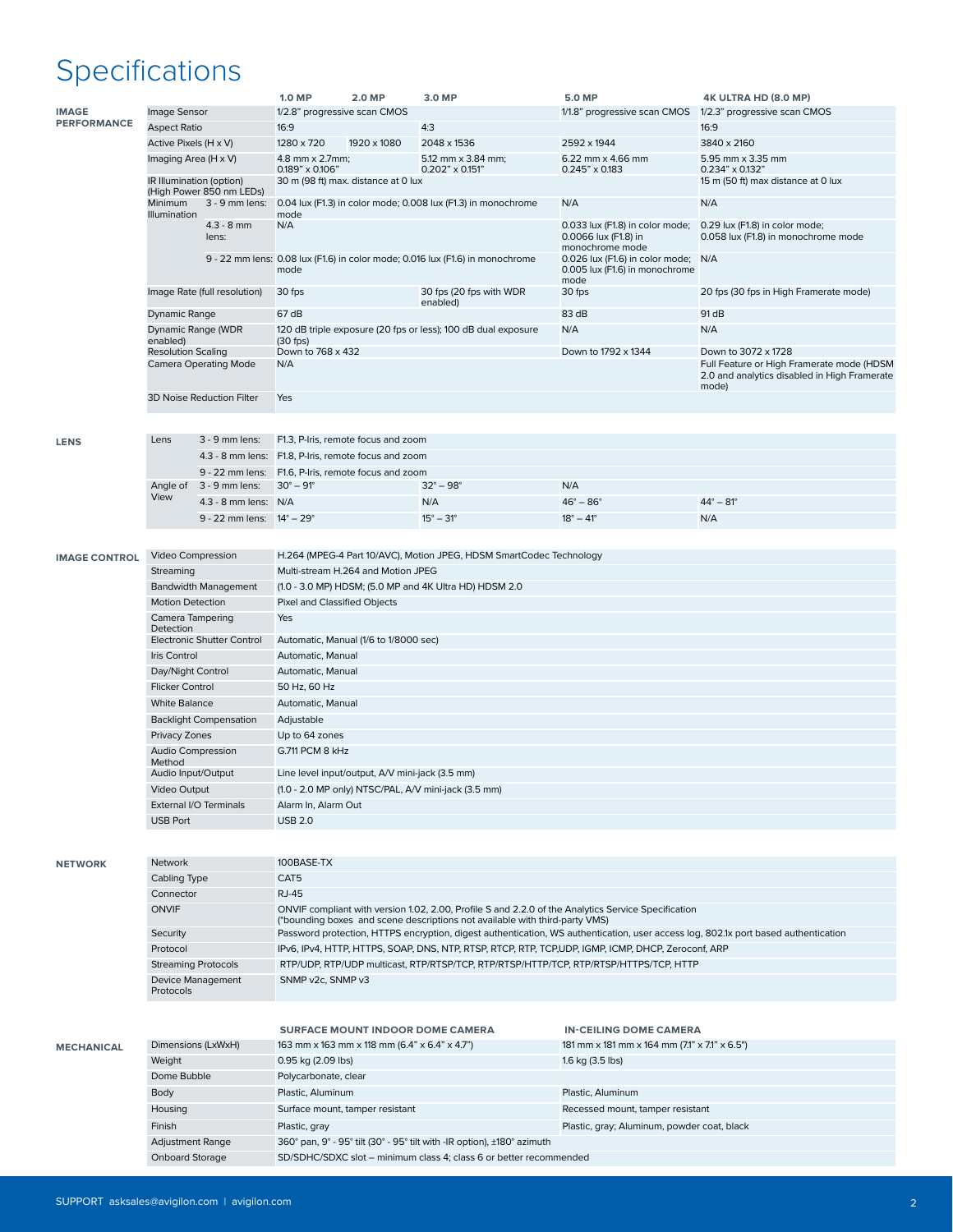| <b>ELECTRICAL</b>                                           | Power Consumption                                                | 7 W (9 W for -IR option)                                                                                                                                                                              |  |             |           |                         |            |                            |           |                                                 |  |
|-------------------------------------------------------------|------------------------------------------------------------------|-------------------------------------------------------------------------------------------------------------------------------------------------------------------------------------------------------|--|-------------|-----------|-------------------------|------------|----------------------------|-----------|-------------------------------------------------|--|
|                                                             | Power Source                                                     | VDC: 12 V +/- 10%, 7 W min (9 W min with -IR option)<br>PoE: IEEE802.3af Class 3 compliant<br>VAC: 24 V +/- 10%, 10 VA min (13 VA min with -IR option)                                                |  |             |           |                         |            |                            |           |                                                 |  |
|                                                             | <b>Power Connector</b>                                           | 2-pin terminal block                                                                                                                                                                                  |  |             |           |                         |            |                            |           |                                                 |  |
|                                                             | <b>RTC Backup Battery</b>                                        | 3V manganese lithium                                                                                                                                                                                  |  |             |           |                         |            |                            |           |                                                 |  |
| <b>ENVIRONMENTAL</b>                                        | <b>Operating Temperature</b>                                     | -40 °C to +60 °C (-40 °F to 140 °F)<br>(8.0 MP only) -40 °C to +50 °C (-40 °F to 122 °F)                                                                                                              |  |             |           |                         |            |                            |           |                                                 |  |
|                                                             | Storage Temperature                                              | -10 °C to +70 °C (14 °F to 158 °F)                                                                                                                                                                    |  |             |           |                         |            |                            |           |                                                 |  |
|                                                             | Humidity                                                         | 0 - 95% non-condensing                                                                                                                                                                                |  |             |           |                         |            |                            |           |                                                 |  |
| <b>CERTIFICATIONS</b>                                       | Certifications                                                   | UL<br><b>CUL</b>                                                                                                                                                                                      |  | <b>CE</b>   | ROHS WEEE |                         | <b>RCM</b> | EAC                        | <b>KC</b> | <b>BIS</b>                                      |  |
|                                                             | Safety                                                           | UL 60950-1                                                                                                                                                                                            |  | CSA 60950-1 |           | <b>IEC/EN 60950-1</b>   |            | IEC 62471 (for -IR option) |           |                                                 |  |
|                                                             | Environmental                                                    | <b>IK10 Impact Rating</b>                                                                                                                                                                             |  |             |           |                         |            |                            |           |                                                 |  |
|                                                             | <b>Electromagnetic Emissions</b>                                 | FCC Part 15 Subpart B Class B IC ICES-003 Class B                                                                                                                                                     |  |             |           | <b>EN 55032 Class B</b> |            |                            |           | EN 61000-6-3 EN 61000-3-2 EN 61000-3-3 EN 55011 |  |
|                                                             | Electromagnetic Immunity                                         | EN 55024                                                                                                                                                                                              |  |             |           | EN 61000-6-1            |            |                            |           |                                                 |  |
|                                                             |                                                                  |                                                                                                                                                                                                       |  |             |           |                         |            |                            |           |                                                 |  |
| <b>SUPPORTED</b>                                            | Objects in Area                                                  | The event is triggered when the selected object type moves into the region of interest.                                                                                                               |  |             |           |                         |            |                            |           |                                                 |  |
| <b>RULE BASED VIDEO</b><br><b>ANALYTICS</b>                 | <b>Object Loitering</b>                                          | The event is triggered when the selected object type stays within the region of interest for an extended amount of time.                                                                              |  |             |           |                         |            |                            |           |                                                 |  |
| <b>EVENTS**</b>                                             | <b>Objects Crossing Beam</b>                                     | The event is triggered when the specified number of objects have crossed the directional beam that is configured over the camera's field of view.<br>The beam can be unidirectional or bidirectional. |  |             |           |                         |            |                            |           |                                                 |  |
|                                                             | <b>Object Appears or Enters</b><br>Area                          | The event is triggered by each object that enters the region of interest. This event can be used to count objects.                                                                                    |  |             |           |                         |            |                            |           |                                                 |  |
|                                                             | Object Not Present in Area                                       | The event is triggered when no objects are present in the region of interest.                                                                                                                         |  |             |           |                         |            |                            |           |                                                 |  |
|                                                             | Objects Enter Area                                               | The event is triggered when the specified number of objects have entered the region of interest.                                                                                                      |  |             |           |                         |            |                            |           |                                                 |  |
|                                                             | <b>Objects Leave Area</b>                                        | The event is triggered when the specified number of objects have left the region of interest.                                                                                                         |  |             |           |                         |            |                            |           |                                                 |  |
|                                                             | Object Stops in Area                                             | The event is triggered when an object in a region of interest stops moving for the specified threshold time.                                                                                          |  |             |           |                         |            |                            |           |                                                 |  |
|                                                             | <b>Direction Violated</b>                                        | The event is triggered when an object moves in the prohibited direction of travel.                                                                                                                    |  |             |           |                         |            |                            |           |                                                 |  |
|                                                             | <b>Tamper Detection</b>                                          | The event is triggered when the scene unexpectedly changes.                                                                                                                                           |  |             |           |                         |            |                            |           |                                                 |  |
|                                                             | ** Rule based and UMD Analytics cannot operate at the same time. |                                                                                                                                                                                                       |  |             |           |                         |            |                            |           |                                                 |  |
| <b>SUPPORTED</b><br><b>VIDEO ANALYTICS</b><br><b>EVENTS</b> | <b>Unusual Motion Detection</b><br>(UMD)                         | Detects and tags recorded video based on unusual speed, direction, and location of motion.                                                                                                            |  |             |           |                         |            |                            |           |                                                 |  |

### Outline Dimensions

#### Surface Mount Dome Camera





#### In-Ceiling Dome Camera **(H4A-DC)**





4.66<br>118